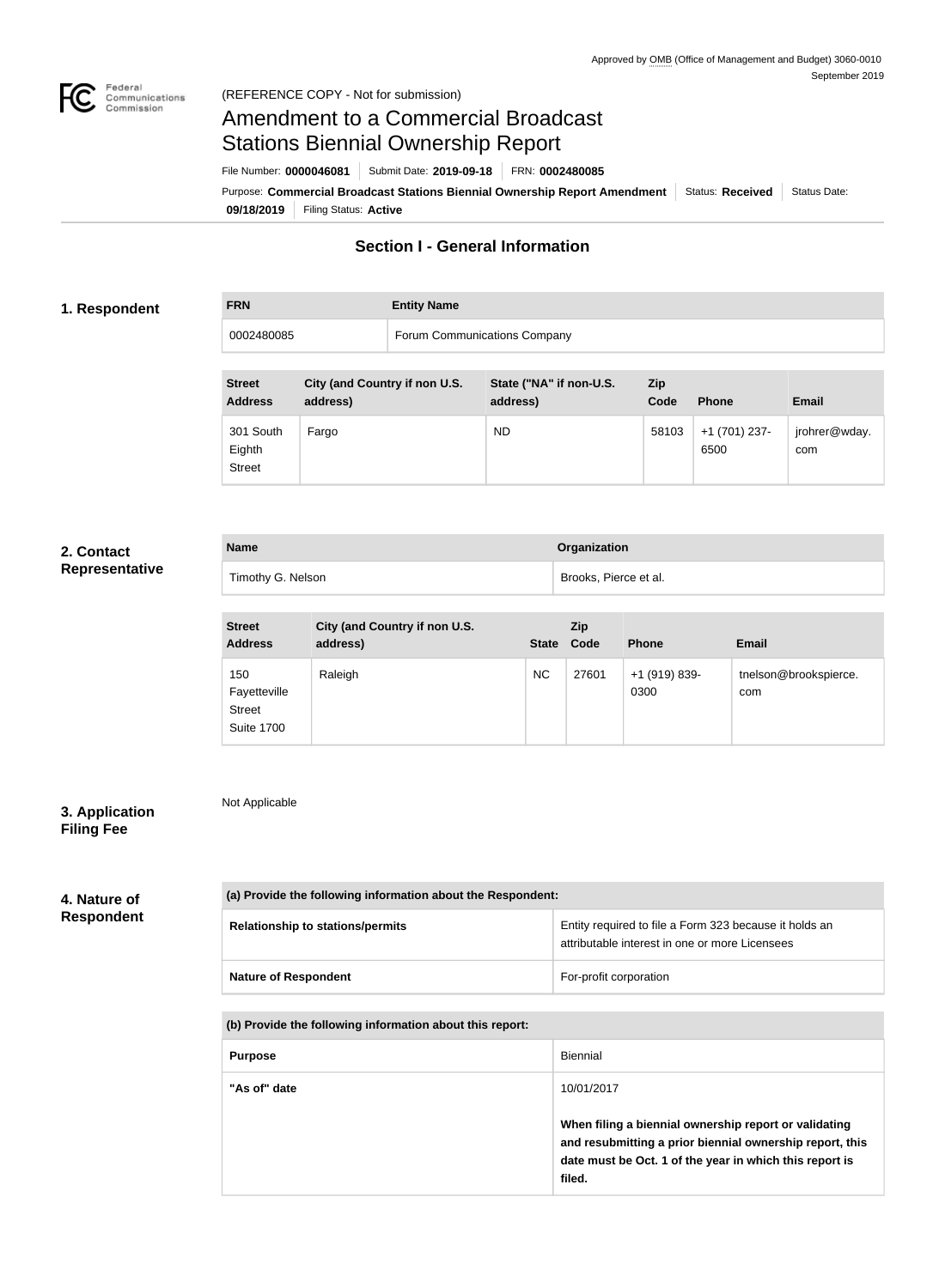# **5. Licensee(s) and Station(s)**

### **Respondent is filing this report to cover the following Licensee(s) and station(s):**

| Licensee/Permittee Name |                  |                 |  | <b>FRN</b>   |                |
|-------------------------|------------------|-----------------|--|--------------|----------------|
| KBMY-KMCY, LLC          |                  |                 |  | 0008097289   |                |
|                         |                  |                 |  |              |                |
| Fac. ID No.             | <b>Call Sign</b> | <b>City</b>     |  | <b>State</b> | <b>Service</b> |
| 22121                   | <b>KBMY</b>      | <b>BISMARCK</b> |  | <b>ND</b>    | <b>DTV</b>     |
| 22127                   | <b>KMCY</b>      | <b>MINOT</b>    |  | <b>ND</b>    | <b>DTV</b>     |

# **Section II – Biennial Ownership Information**

| 1.47 C.F.R.<br><b>Section 73.3613</b><br>and Other<br><b>Documents</b> | Licensee Respondents that hold authorizations for one or more full power television, AM, and/or FM stations should list all<br>contracts and other instruments set forth in 47 C.F.R. Section 73.3613(a) through (c) for the facility or facilities listed on this<br>report. In addition, attributable Local Marketing Agreements (LMAs) and attributable Joint Sales Agreements (JSAs) must be<br>disclosed by the licensee of the brokering station on its ownership report. If the agreement is an attributable LMA, an<br>attributable JSA, or a network affiliation agreement, check the appropriate box. Otherwise, select "Other." Non-Licensee<br>Respondents, as well as Licensee Respondents that only hold authorizations for Class A television and/or low power television<br>stations, should select "Not Applicable" in response to this question. |                              |                                                                                                                                                                                                                                                                                                                                                                                                                                                                                                                                                                                                                                                                                                                                                                                   |  |
|------------------------------------------------------------------------|--------------------------------------------------------------------------------------------------------------------------------------------------------------------------------------------------------------------------------------------------------------------------------------------------------------------------------------------------------------------------------------------------------------------------------------------------------------------------------------------------------------------------------------------------------------------------------------------------------------------------------------------------------------------------------------------------------------------------------------------------------------------------------------------------------------------------------------------------------------------|------------------------------|-----------------------------------------------------------------------------------------------------------------------------------------------------------------------------------------------------------------------------------------------------------------------------------------------------------------------------------------------------------------------------------------------------------------------------------------------------------------------------------------------------------------------------------------------------------------------------------------------------------------------------------------------------------------------------------------------------------------------------------------------------------------------------------|--|
|                                                                        | Not Applicable.                                                                                                                                                                                                                                                                                                                                                                                                                                                                                                                                                                                                                                                                                                                                                                                                                                                    |                              |                                                                                                                                                                                                                                                                                                                                                                                                                                                                                                                                                                                                                                                                                                                                                                                   |  |
| 2. Ownership<br><b>Interests</b>                                       |                                                                                                                                                                                                                                                                                                                                                                                                                                                                                                                                                                                                                                                                                                                                                                                                                                                                    |                              | (a) Ownership Interests. This Question requires Respondents to enter detailed information about ownership interests by<br>generating a series of subforms. Answer each question on each subform. The first subform listing should be for the Respondent<br>itself. If the Respondent is not a natural person, also list each of the officers, directors, stockholders, non-insulated partners,<br>non-insulated members, and any other persons or entities with a direct attributable interest in the Respondent pursuant to the<br>standards set forth in 47 C.F.R. Section 73.3555. (A "direct" interest is one that is not held through any intervening companies<br>or entities.) List each interest holder with a direct attributable interest in the Respondent separately. |  |
|                                                                        | Section 73.3555, Note 2(i).                                                                                                                                                                                                                                                                                                                                                                                                                                                                                                                                                                                                                                                                                                                                                                                                                                        |                              | Leave the percentage of total assets (Equity Debt Plus) field blank for an interest holder unless that interest holder has an<br>attributable interest in the Respondent solely on the basis of the Commission's Equity Debt Plus attribution standard, 47 C.F.R.                                                                                                                                                                                                                                                                                                                                                                                                                                                                                                                 |  |
|                                                                        | attributable interest in the Licensee(s) for which the report is being submitted.                                                                                                                                                                                                                                                                                                                                                                                                                                                                                                                                                                                                                                                                                                                                                                                  |                              | In the case of vertical or indirect ownership structures, list only those interests in the Respondent that also represent an                                                                                                                                                                                                                                                                                                                                                                                                                                                                                                                                                                                                                                                      |  |
|                                                                        | an attributable interest in the Licensee(s) for which the report is being submitted.                                                                                                                                                                                                                                                                                                                                                                                                                                                                                                                                                                                                                                                                                                                                                                               |                              | Entities that are part of an organizational structure that includes holding companies or other forms of indirect ownership must file<br>separate ownership reports. In such a structure do not report, or file a separate report for, any interest holder that does not have                                                                                                                                                                                                                                                                                                                                                                                                                                                                                                      |  |
|                                                                        |                                                                                                                                                                                                                                                                                                                                                                                                                                                                                                                                                                                                                                                                                                                                                                                                                                                                    |                              | Please see the Instructions for further detail concerning interests that must be reported in response to this question.                                                                                                                                                                                                                                                                                                                                                                                                                                                                                                                                                                                                                                                           |  |
|                                                                        | The Respondent must provide an FCC Registration Number for each interest holder reported in response to this question.<br>Please see the Instructions for detailed information and guidance concerning this requirement.                                                                                                                                                                                                                                                                                                                                                                                                                                                                                                                                                                                                                                           |                              |                                                                                                                                                                                                                                                                                                                                                                                                                                                                                                                                                                                                                                                                                                                                                                                   |  |
|                                                                        | <b>Ownership Information</b>                                                                                                                                                                                                                                                                                                                                                                                                                                                                                                                                                                                                                                                                                                                                                                                                                                       |                              |                                                                                                                                                                                                                                                                                                                                                                                                                                                                                                                                                                                                                                                                                                                                                                                   |  |
|                                                                        | <b>FRN</b>                                                                                                                                                                                                                                                                                                                                                                                                                                                                                                                                                                                                                                                                                                                                                                                                                                                         | 0002480085                   |                                                                                                                                                                                                                                                                                                                                                                                                                                                                                                                                                                                                                                                                                                                                                                                   |  |
|                                                                        | <b>Entity Name</b>                                                                                                                                                                                                                                                                                                                                                                                                                                                                                                                                                                                                                                                                                                                                                                                                                                                 | Forum Communications Company |                                                                                                                                                                                                                                                                                                                                                                                                                                                                                                                                                                                                                                                                                                                                                                                   |  |
|                                                                        | <b>Address</b>                                                                                                                                                                                                                                                                                                                                                                                                                                                                                                                                                                                                                                                                                                                                                                                                                                                     | PO Box                       |                                                                                                                                                                                                                                                                                                                                                                                                                                                                                                                                                                                                                                                                                                                                                                                   |  |
|                                                                        |                                                                                                                                                                                                                                                                                                                                                                                                                                                                                                                                                                                                                                                                                                                                                                                                                                                                    | Street 1                     | 301 South Eighth Street                                                                                                                                                                                                                                                                                                                                                                                                                                                                                                                                                                                                                                                                                                                                                           |  |
|                                                                        |                                                                                                                                                                                                                                                                                                                                                                                                                                                                                                                                                                                                                                                                                                                                                                                                                                                                    | <b>Street 2</b>              |                                                                                                                                                                                                                                                                                                                                                                                                                                                                                                                                                                                                                                                                                                                                                                                   |  |

**City Fargo**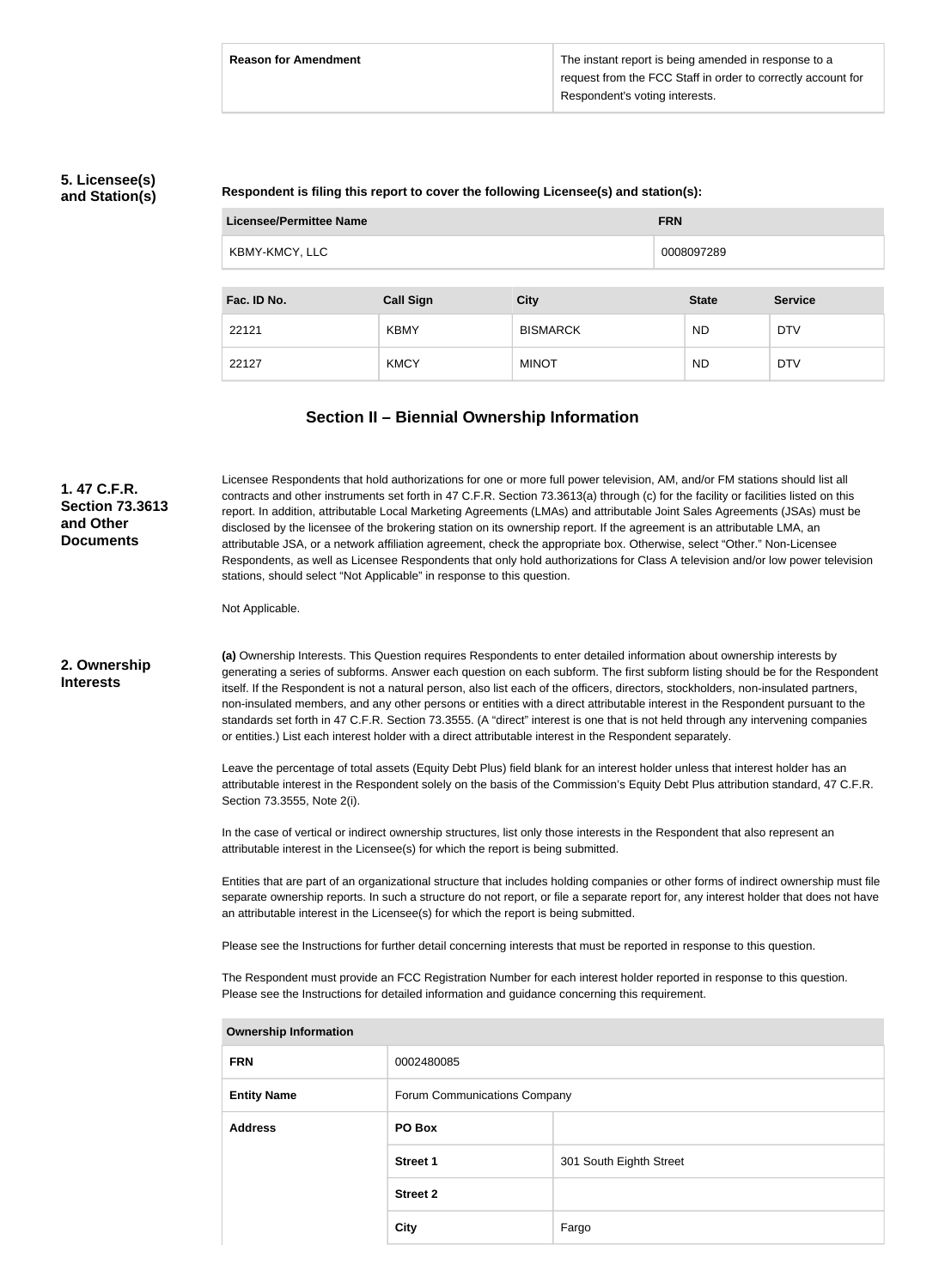|                                                                                             | State ("NA" if non-U.S.<br>address)                     | <b>ND</b>            |                                   |
|---------------------------------------------------------------------------------------------|---------------------------------------------------------|----------------------|-----------------------------------|
|                                                                                             | <b>Zip/Postal Code</b>                                  | 58103                |                                   |
|                                                                                             | Country (if non-U.S.<br>address)                        | <b>United States</b> |                                   |
| <b>Listing Type</b>                                                                         | Respondent                                              |                      |                                   |
| <b>Positional Interests</b><br>(check all that apply)                                       | Respondent                                              |                      |                                   |
| <b>Tribal Nation or Tribal</b><br><b>Entity</b>                                             | Interest holder is not a Tribal nation or Tribal entity |                      |                                   |
| <b>Interest Percentages</b><br>(enter percentage values                                     | <b>Voting</b>                                           | 0.0%                 | <b>Jointly Held?</b><br><b>No</b> |
| from 0.0 to 100.0)                                                                          | <b>Equity</b>                                           | 0.0%                 |                                   |
|                                                                                             | <b>Total assets (Equity Debt</b><br>Plus)               | 0.0%                 |                                   |
| Does interest holder have an attributable interest in one or more broadcast stations<br>Yes |                                                         |                      |                                   |

**that do not appear on this report?**

|  | <b>Ownership Information</b> |
|--|------------------------------|
|--|------------------------------|

| <b>FRN</b>                                                | 0019352475                                                                   |                         |                            |  |
|-----------------------------------------------------------|------------------------------------------------------------------------------|-------------------------|----------------------------|--|
| <b>Name</b>                                               | Jane B. Marcil                                                               |                         |                            |  |
| <b>Address</b>                                            | PO Box                                                                       |                         |                            |  |
|                                                           | <b>Street 1</b>                                                              | 301 South Eighth Street |                            |  |
|                                                           | <b>Street 2</b>                                                              |                         |                            |  |
|                                                           | <b>City</b>                                                                  | Fargo                   |                            |  |
|                                                           | State ("NA" if non-U.S.<br>address)                                          | <b>ND</b>               |                            |  |
|                                                           | <b>Zip/Postal Code</b>                                                       | 58103                   |                            |  |
|                                                           | Country (if non-U.S.<br>address)                                             | <b>United States</b>    |                            |  |
| <b>Listing Type</b>                                       | Other Interest Holder                                                        |                         |                            |  |
| <b>Positional Interests</b><br>(check all that apply)     | Officer, Director, Stockholder, Other - Voting Trustee of Attributable Trust |                         |                            |  |
| Citizenship, Gender,                                      | <b>Citizenship</b>                                                           | <b>US</b>               |                            |  |
| <b>Ethnicity, and Race</b><br><b>Information (Natural</b> | Gender                                                                       | Female                  |                            |  |
| <b>Persons Only)</b>                                      | <b>Ethnicity</b>                                                             | Not Hispanic or Latino  |                            |  |
|                                                           | Race                                                                         | White                   |                            |  |
| <b>Interest Percentages</b><br>(enter percentage values   | <b>Voting</b>                                                                | 13.0%                   | <b>Jointly Held?</b><br>No |  |
| from 0.0 to 100.0)                                        | <b>Equity</b>                                                                | 12.0%                   |                            |  |
|                                                           | <b>Total assets (Equity Debt</b><br>Plus)                                    |                         |                            |  |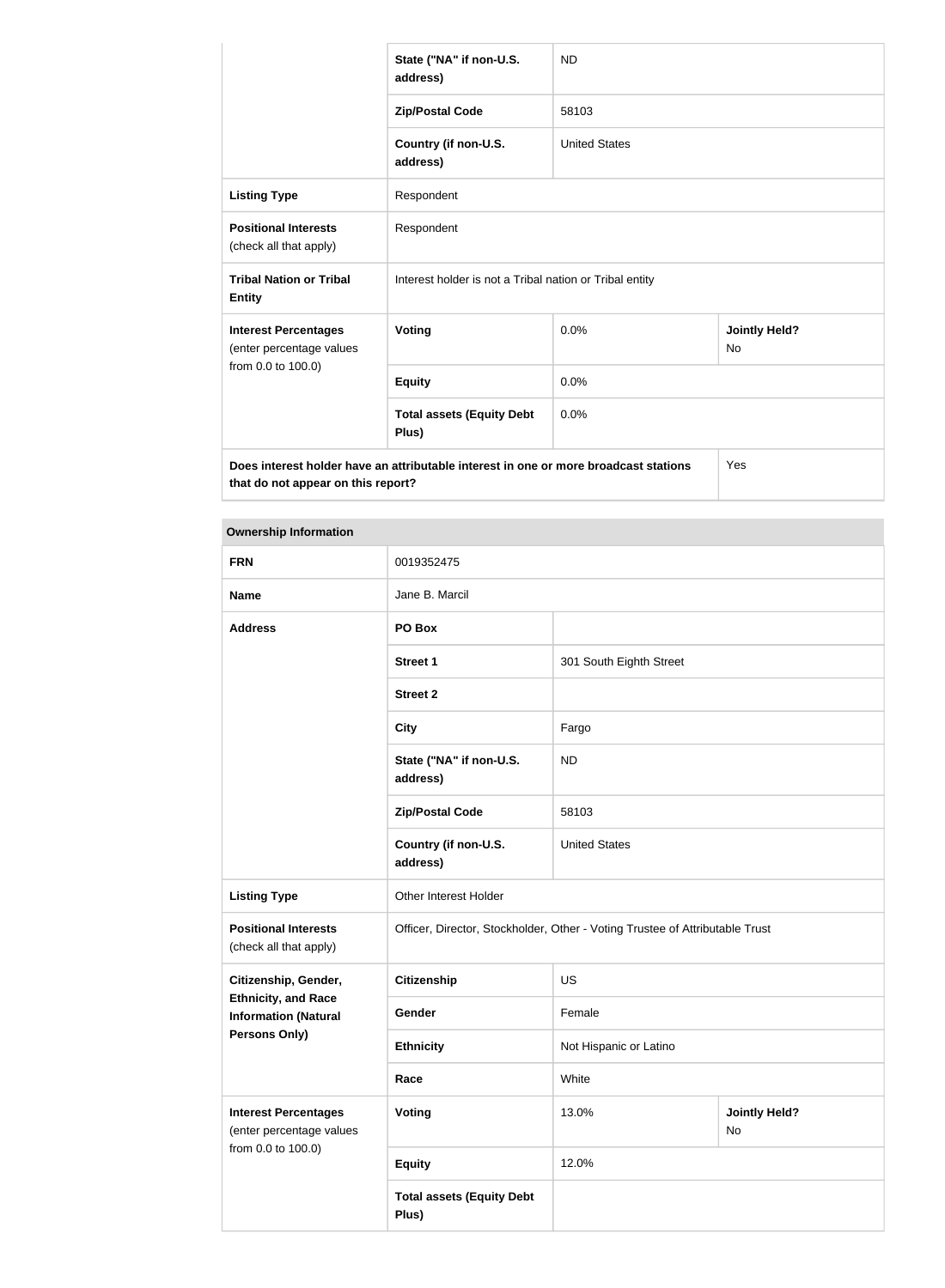**Does interest holder have an attributable interest in one or more broadcast stations that do not appear on this report?**

Yes

| <b>Ownership Information</b>                                                                |                                                         |                         |                            |  |
|---------------------------------------------------------------------------------------------|---------------------------------------------------------|-------------------------|----------------------------|--|
| <b>FRN</b>                                                                                  | 0027179407                                              |                         |                            |  |
| <b>Entity Name</b>                                                                          | Norman D. Black, Jr. Trust Fund A                       |                         |                            |  |
| <b>Address</b>                                                                              | PO Box                                                  |                         |                            |  |
|                                                                                             | <b>Street 1</b>                                         | 301 South Eighth Street |                            |  |
|                                                                                             | <b>Street 2</b>                                         |                         |                            |  |
|                                                                                             | <b>City</b>                                             | Fargo                   |                            |  |
|                                                                                             | State ("NA" if non-U.S.<br>address)                     | <b>ND</b>               |                            |  |
|                                                                                             | <b>Zip/Postal Code</b>                                  | 58103                   |                            |  |
|                                                                                             | Country (if non-U.S.<br>address)                        | <b>United States</b>    |                            |  |
| <b>Listing Type</b>                                                                         | Other Interest Holder                                   |                         |                            |  |
| <b>Positional Interests</b><br>(check all that apply)                                       | Stockholder                                             |                         |                            |  |
| <b>Tribal Nation or Tribal</b><br><b>Entity</b>                                             | Interest holder is not a Tribal nation or Tribal entity |                         |                            |  |
| <b>Interest Percentages</b><br>(enter percentage values                                     | Voting                                                  | 73.0%                   | <b>Jointly Held?</b><br>No |  |
| from 0.0 to 100.0)                                                                          | <b>Equity</b>                                           | 46.0%                   |                            |  |
|                                                                                             | <b>Total assets (Equity Debt</b><br>Plus)               |                         |                            |  |
| Does interest holder have an attributable interest in one or more broadcast stations<br>Yes |                                                         |                         |                            |  |

**that do not appear on this report?**

| <b>Ownership Information</b> |                                     |                         |  |
|------------------------------|-------------------------------------|-------------------------|--|
| <b>FRN</b>                   | 0019352459                          |                         |  |
| <b>Name</b>                  | William C. Marcil                   |                         |  |
| <b>Address</b>               | PO Box                              |                         |  |
|                              | <b>Street 1</b>                     | 301 South Eighth Street |  |
|                              | <b>Street 2</b>                     |                         |  |
|                              | <b>City</b>                         | Fargo                   |  |
|                              | State ("NA" if non-U.S.<br>address) | <b>ND</b>               |  |
|                              | <b>Zip/Postal Code</b>              | 58103                   |  |
|                              | Country (if non-U.S.<br>address)    | <b>United States</b>    |  |
| <b>Listing Type</b>          | Other Interest Holder               |                         |  |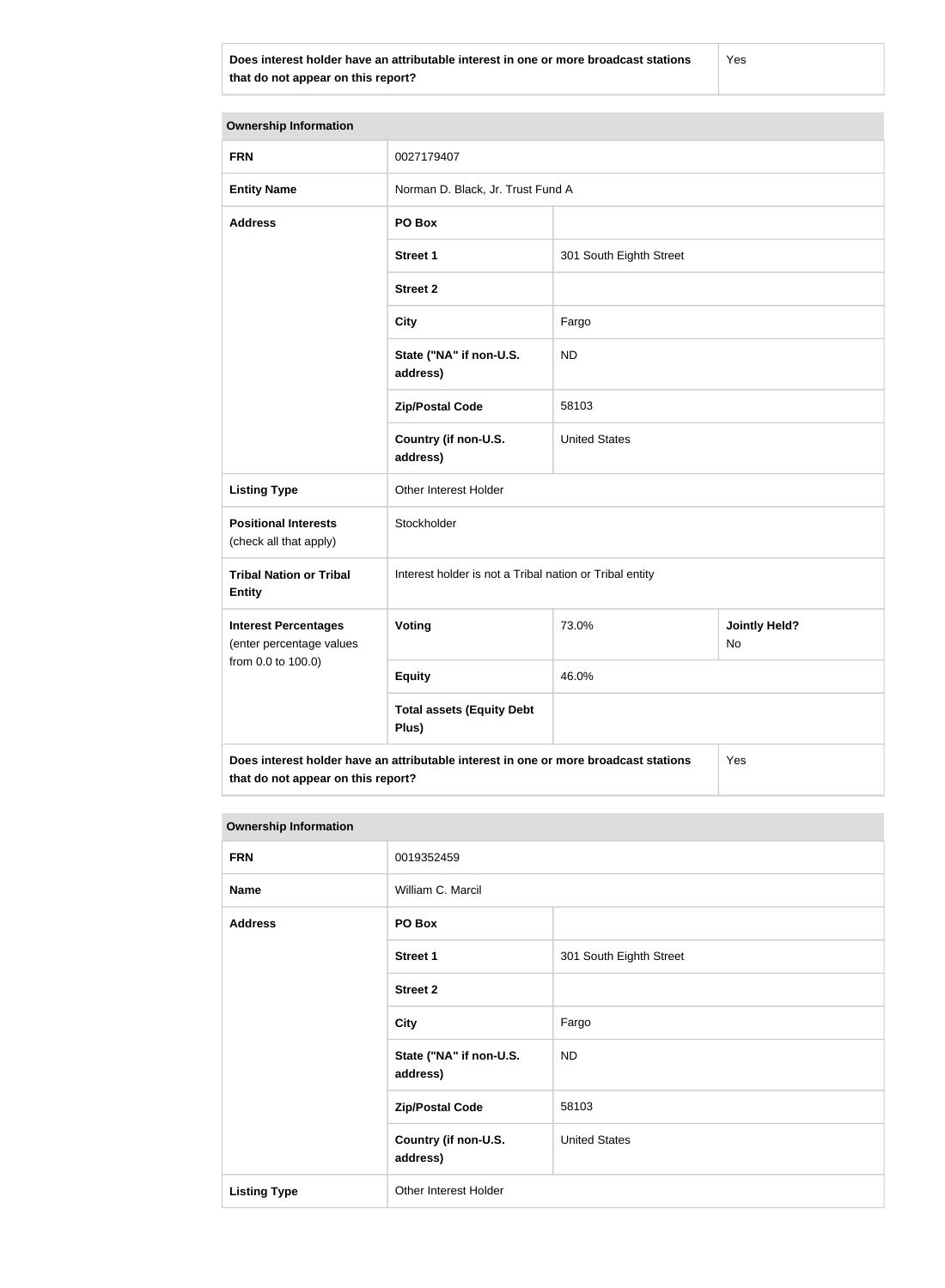| <b>Positional Interests</b><br>(check all that apply)                                              | Officer, Director, Stockholder                                                       |                        |                            |
|----------------------------------------------------------------------------------------------------|--------------------------------------------------------------------------------------|------------------------|----------------------------|
| Citizenship, Gender,<br><b>Ethnicity, and Race</b><br><b>Information (Natural</b><br>Persons Only) | <b>Citizenship</b>                                                                   | US.                    |                            |
|                                                                                                    | Gender                                                                               | Male                   |                            |
|                                                                                                    | <b>Ethnicity</b>                                                                     | Not Hispanic or Latino |                            |
|                                                                                                    | Race                                                                                 | White                  |                            |
| <b>Interest Percentages</b><br>(enter percentage values                                            | <b>Voting</b>                                                                        | 11.0%                  | <b>Jointly Held?</b><br>No |
| from 0.0 to 100.0)                                                                                 | <b>Equity</b>                                                                        | 37.0%                  |                            |
|                                                                                                    | <b>Total assets (Equity Debt</b><br>Plus)                                            |                        |                            |
| that do not appear on this report?                                                                 | Does interest holder have an attributable interest in one or more broadcast stations |                        | Yes                        |

| Ownership information                                                         |                                                                                             |                         |                            |
|-------------------------------------------------------------------------------|---------------------------------------------------------------------------------------------|-------------------------|----------------------------|
| <b>FRN</b>                                                                    | 0019352509                                                                                  |                         |                            |
| <b>Name</b>                                                                   | Debora Morehouse                                                                            |                         |                            |
| <b>Address</b>                                                                | PO Box                                                                                      |                         |                            |
|                                                                               | <b>Street 1</b>                                                                             | 301 South Eighth Street |                            |
|                                                                               | <b>Street 2</b>                                                                             |                         |                            |
|                                                                               | <b>City</b>                                                                                 | Fargo                   |                            |
|                                                                               | State ("NA" if non-U.S.<br>address)                                                         | <b>ND</b>               |                            |
|                                                                               | <b>Zip/Postal Code</b>                                                                      | 58103                   |                            |
|                                                                               | Country (if non-U.S.<br>address)                                                            | <b>United States</b>    |                            |
| <b>Listing Type</b>                                                           | Other Interest Holder                                                                       |                         |                            |
| <b>Positional Interests</b><br>(check all that apply)                         | Director, Stockholder                                                                       |                         |                            |
| Citizenship, Gender,                                                          | <b>Citizenship</b>                                                                          | <b>US</b>               |                            |
| <b>Ethnicity, and Race</b><br><b>Information (Natural</b>                     | Gender                                                                                      | Female                  |                            |
| Persons Only)                                                                 | <b>Ethnicity</b>                                                                            | Not Hispanic or Latino  |                            |
|                                                                               | Race                                                                                        | White                   |                            |
| <b>Interest Percentages</b><br>(enter percentage values<br>from 0.0 to 100.0) | Voting                                                                                      | 0.0%                    | <b>Jointly Held?</b><br>No |
|                                                                               | <b>Equity</b>                                                                               | 0.0%                    |                            |
|                                                                               | <b>Total assets (Equity Debt</b><br>Plus)                                                   |                         |                            |
| that do not appear on this report?                                            | Does interest holder have an attributable interest in one or more broadcast stations<br>Yes |                         |                            |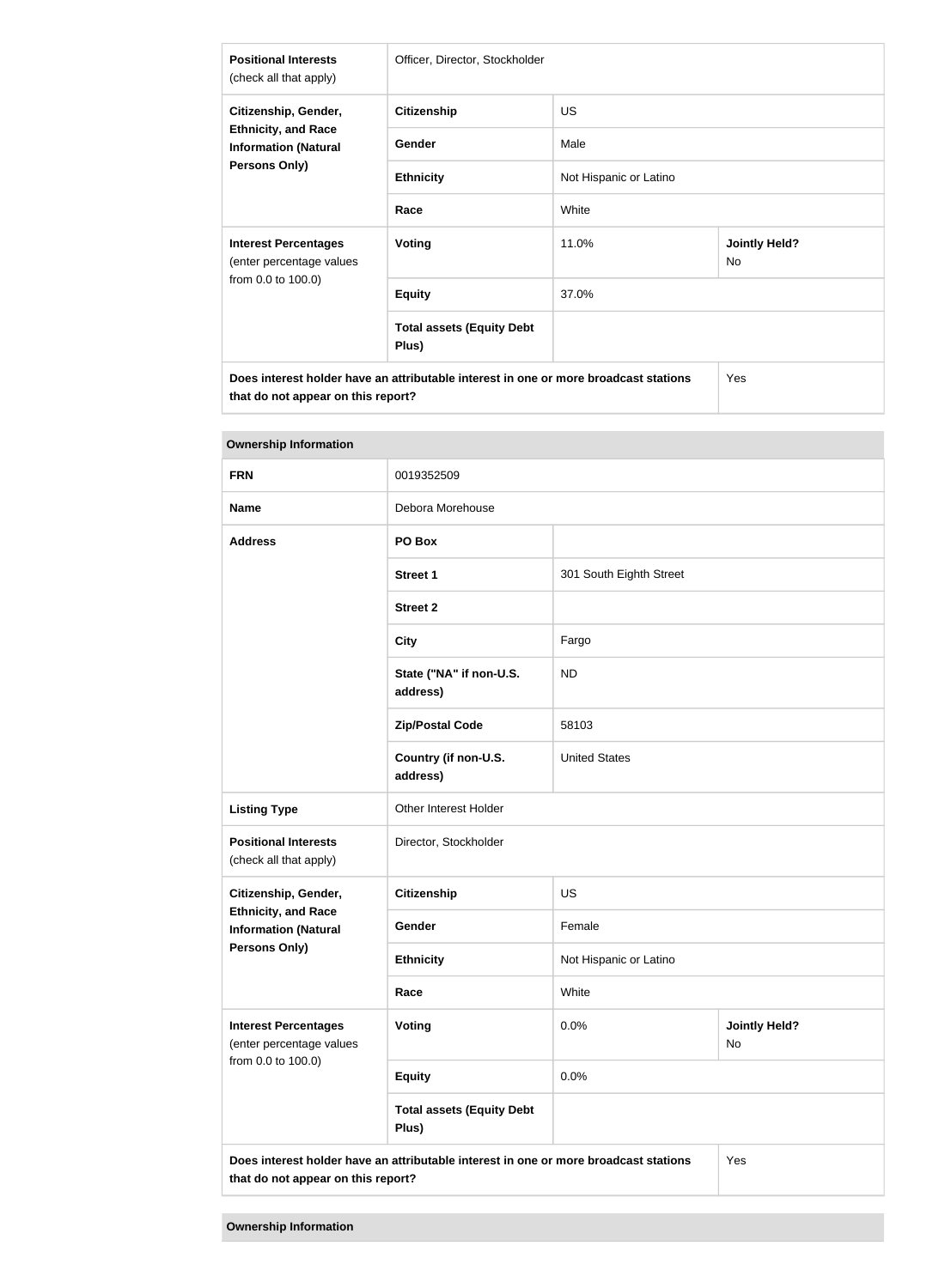| <b>FRN</b>                                                                    | 0019352541                                                                           |                         |                            |
|-------------------------------------------------------------------------------|--------------------------------------------------------------------------------------|-------------------------|----------------------------|
| <b>Name</b>                                                                   | Barbara Henry                                                                        |                         |                            |
| <b>Address</b>                                                                | PO Box                                                                               |                         |                            |
|                                                                               | <b>Street 1</b>                                                                      | 301 South Eighth Street |                            |
|                                                                               | <b>Street 2</b>                                                                      |                         |                            |
|                                                                               | <b>City</b>                                                                          | Fargo                   |                            |
|                                                                               | State ("NA" if non-U.S.<br>address)                                                  | <b>ND</b>               |                            |
|                                                                               | <b>Zip/Postal Code</b>                                                               | 58103                   |                            |
|                                                                               | Country (if non-U.S.<br>address)                                                     | <b>United States</b>    |                            |
| <b>Listing Type</b>                                                           | Other Interest Holder                                                                |                         |                            |
| <b>Positional Interests</b><br>(check all that apply)                         | Director                                                                             |                         |                            |
| Citizenship, Gender,                                                          | Citizenship                                                                          | <b>US</b>               |                            |
| <b>Ethnicity, and Race</b><br><b>Information (Natural</b>                     | Gender                                                                               | Female                  |                            |
| <b>Persons Only)</b>                                                          | <b>Ethnicity</b>                                                                     | Not Hispanic or Latino  |                            |
|                                                                               | Race                                                                                 | White                   |                            |
| <b>Interest Percentages</b><br>(enter percentage values<br>from 0.0 to 100.0) | <b>Voting</b>                                                                        | 0.0%                    | <b>Jointly Held?</b><br>No |
|                                                                               | <b>Equity</b>                                                                        | 0.0%                    |                            |
|                                                                               | <b>Total assets (Equity Debt</b><br>Plus)                                            |                         |                            |
| that do not appear on this report?                                            | Does interest holder have an attributable interest in one or more broadcast stations |                         | Yes                        |

| <b>FRN</b>                                            | 0019352491                          |                         |
|-------------------------------------------------------|-------------------------------------|-------------------------|
| <b>Name</b>                                           | William C. Marcil, Jr               |                         |
| <b>Address</b>                                        | PO Box                              |                         |
|                                                       | Street 1                            | 301 South Eighth Street |
|                                                       | <b>Street 2</b>                     |                         |
|                                                       | <b>City</b>                         | Fargo                   |
|                                                       | State ("NA" if non-U.S.<br>address) | <b>ND</b>               |
|                                                       | <b>Zip/Postal Code</b>              | 58103                   |
|                                                       | Country (if non-U.S.<br>address)    | <b>United States</b>    |
| <b>Listing Type</b>                                   | Other Interest Holder               |                         |
| <b>Positional Interests</b><br>(check all that apply) | Officer, Stockholder                |                         |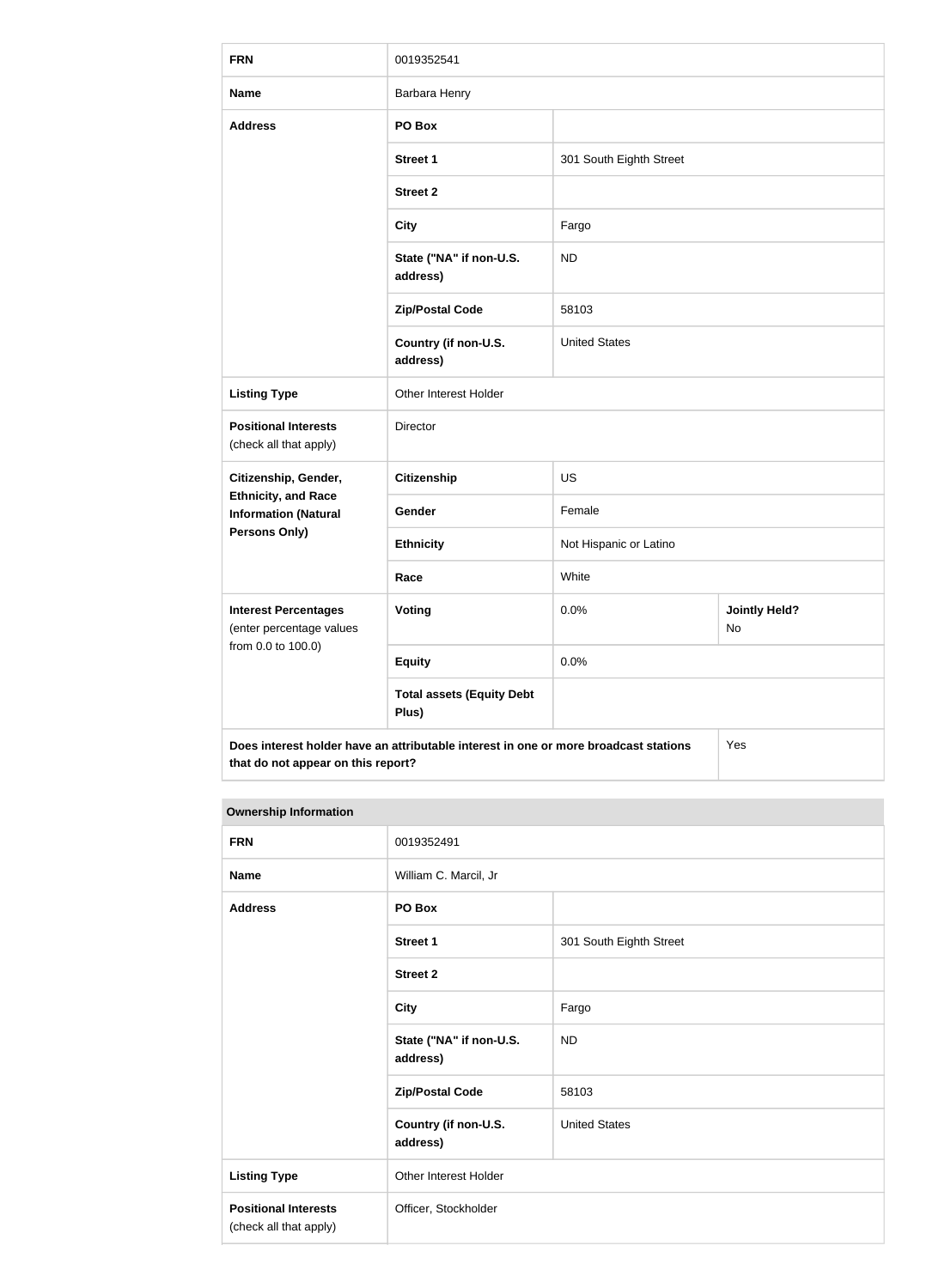| Citizenship, Gender,<br><b>Ethnicity, and Race</b><br><b>Information (Natural</b><br>Persons Only) | <b>Citizenship</b>                                                                   | <b>US</b>              |                                   |
|----------------------------------------------------------------------------------------------------|--------------------------------------------------------------------------------------|------------------------|-----------------------------------|
|                                                                                                    | Gender                                                                               | Male                   |                                   |
|                                                                                                    | <b>Ethnicity</b>                                                                     | Not Hispanic or Latino |                                   |
|                                                                                                    | Race                                                                                 | White                  |                                   |
| <b>Interest Percentages</b><br>(enter percentage values                                            | Voting                                                                               | 3.0%                   | <b>Jointly Held?</b><br><b>No</b> |
| from 0.0 to 100.0)                                                                                 | <b>Equity</b>                                                                        | $0.0\%$                |                                   |
|                                                                                                    | <b>Total assets (Equity Debt</b><br>Plus)                                            |                        |                                   |
| that do not appear on this report?                                                                 | Does interest holder have an attributable interest in one or more broadcast stations |                        | <b>Yes</b>                        |

| <b>Ownership Information</b>                              |                                                                                      |                         |                                   |
|-----------------------------------------------------------|--------------------------------------------------------------------------------------|-------------------------|-----------------------------------|
| <b>FRN</b>                                                | 0019352558                                                                           |                         |                                   |
| <b>Name</b>                                               | Lloyd G. Case                                                                        |                         |                                   |
| <b>Address</b>                                            | PO Box                                                                               |                         |                                   |
|                                                           | <b>Street 1</b>                                                                      | 301 South Eighth Street |                                   |
|                                                           | <b>Street 2</b>                                                                      |                         |                                   |
|                                                           | <b>City</b>                                                                          | Fargo                   |                                   |
|                                                           | State ("NA" if non-U.S.<br>address)                                                  | <b>ND</b>               |                                   |
|                                                           | <b>Zip/Postal Code</b>                                                               | 58103                   |                                   |
|                                                           | Country (if non-U.S.<br>address)                                                     | <b>United States</b>    |                                   |
| <b>Listing Type</b>                                       | Other Interest Holder                                                                |                         |                                   |
| <b>Positional Interests</b><br>(check all that apply)     | Director                                                                             |                         |                                   |
| Citizenship, Gender,                                      | Citizenship                                                                          | <b>US</b>               |                                   |
| <b>Ethnicity, and Race</b><br><b>Information (Natural</b> | Gender                                                                               | Male                    |                                   |
| <b>Persons Only)</b>                                      | <b>Ethnicity</b>                                                                     | Not Hispanic or Latino  |                                   |
|                                                           | Race                                                                                 | White                   |                                   |
| <b>Interest Percentages</b><br>(enter percentage values   | <b>Voting</b>                                                                        | 0.0%                    | <b>Jointly Held?</b><br><b>No</b> |
| from 0.0 to 100.0)                                        | <b>Equity</b>                                                                        | 0.0%                    |                                   |
|                                                           | <b>Total assets (Equity Debt</b><br>Plus)                                            |                         |                                   |
| that do not appear on this report?                        | Does interest holder have an attributable interest in one or more broadcast stations |                         | Yes                               |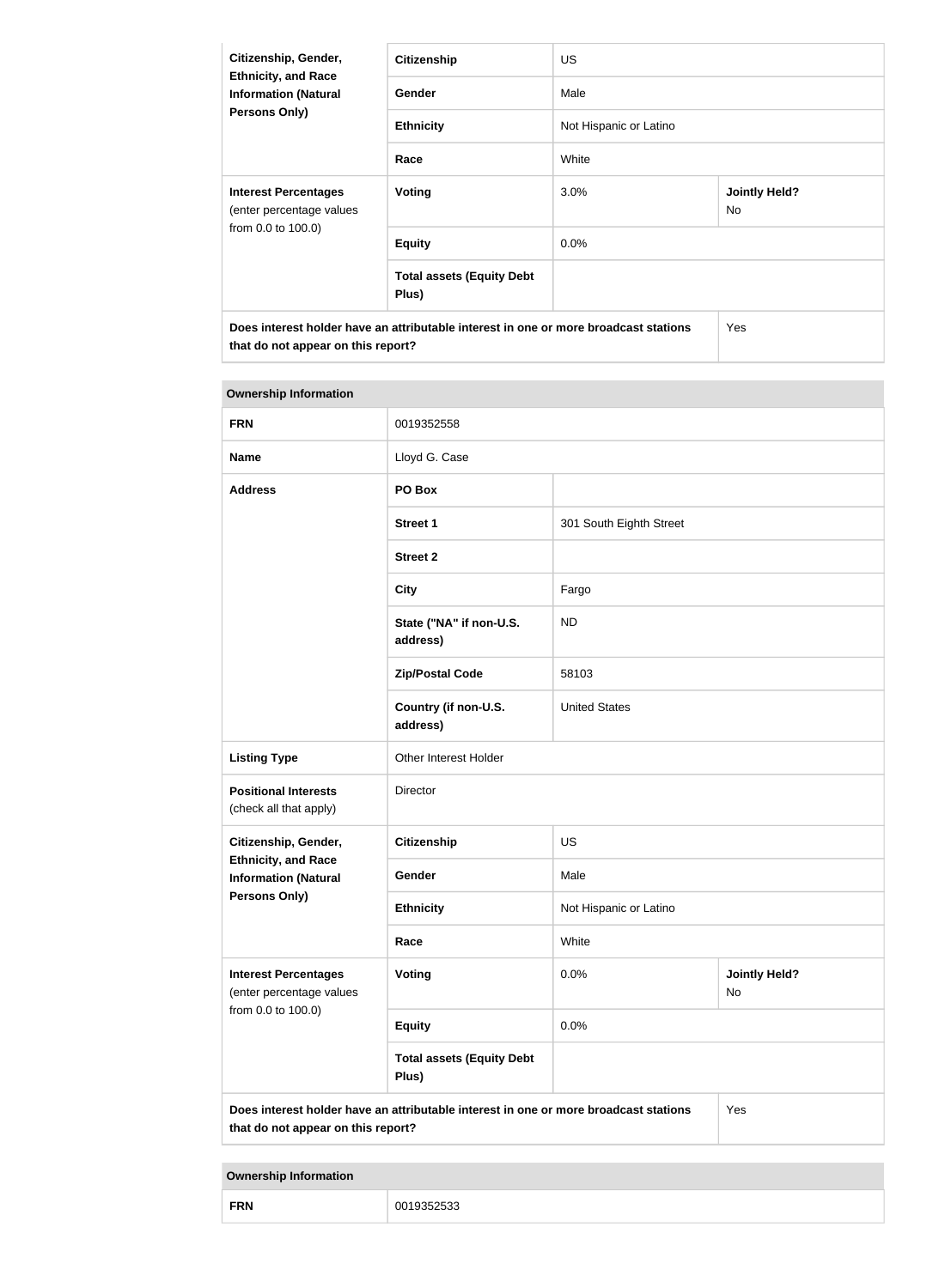| <b>Name</b>                                                                   | <b>Charles Bohnet</b>                                                                |                         |                            |
|-------------------------------------------------------------------------------|--------------------------------------------------------------------------------------|-------------------------|----------------------------|
| <b>Address</b>                                                                | PO Box                                                                               |                         |                            |
|                                                                               | <b>Street 1</b>                                                                      | 301 South Eighth Street |                            |
|                                                                               | <b>Street 2</b>                                                                      |                         |                            |
|                                                                               | <b>City</b>                                                                          | Fargo                   |                            |
|                                                                               | State ("NA" if non-U.S.<br>address)                                                  | <b>ND</b>               |                            |
|                                                                               | <b>Zip/Postal Code</b>                                                               | 58103                   |                            |
|                                                                               | Country (if non-U.S.<br>address)                                                     | <b>United States</b>    |                            |
| <b>Listing Type</b>                                                           | Other Interest Holder                                                                |                         |                            |
| <b>Positional Interests</b><br>(check all that apply)                         | Director                                                                             |                         |                            |
| Citizenship, Gender,                                                          | <b>Citizenship</b>                                                                   | <b>US</b>               |                            |
| <b>Ethnicity, and Race</b><br><b>Information (Natural</b>                     | Gender                                                                               | Male                    |                            |
| <b>Persons Only)</b>                                                          | <b>Ethnicity</b>                                                                     | Not Hispanic or Latino  |                            |
|                                                                               | Race                                                                                 | White                   |                            |
| <b>Interest Percentages</b><br>(enter percentage values<br>from 0.0 to 100.0) | <b>Voting</b>                                                                        | 0.0%                    | <b>Jointly Held?</b><br>No |
|                                                                               | <b>Equity</b>                                                                        | 0.0%                    |                            |
|                                                                               | <b>Total assets (Equity Debt</b><br>Plus)                                            |                         |                            |
| that do not appear on this report?                                            | Does interest holder have an attributable interest in one or more broadcast stations |                         | Yes                        |

| <b>FRN</b>                                            | 0027173939                          |                         |
|-------------------------------------------------------|-------------------------------------|-------------------------|
| <b>Name</b>                                           | John S. Hajostek                    |                         |
| <b>Address</b>                                        | PO Box                              |                         |
|                                                       | <b>Street 1</b>                     | 301 South Eighth Street |
|                                                       | <b>Street 2</b>                     |                         |
|                                                       | <b>City</b>                         | Fargo                   |
|                                                       | State ("NA" if non-U.S.<br>address) | <b>ND</b>               |
|                                                       | <b>Zip/Postal Code</b>              | 58103                   |
|                                                       | Country (if non-U.S.<br>address)    | <b>United States</b>    |
| <b>Listing Type</b>                                   | Other Interest Holder               |                         |
| <b>Positional Interests</b><br>(check all that apply) | Officer, Director                   |                         |
| Citizenship, Gender,                                  | <b>Citizenship</b>                  | <b>US</b>               |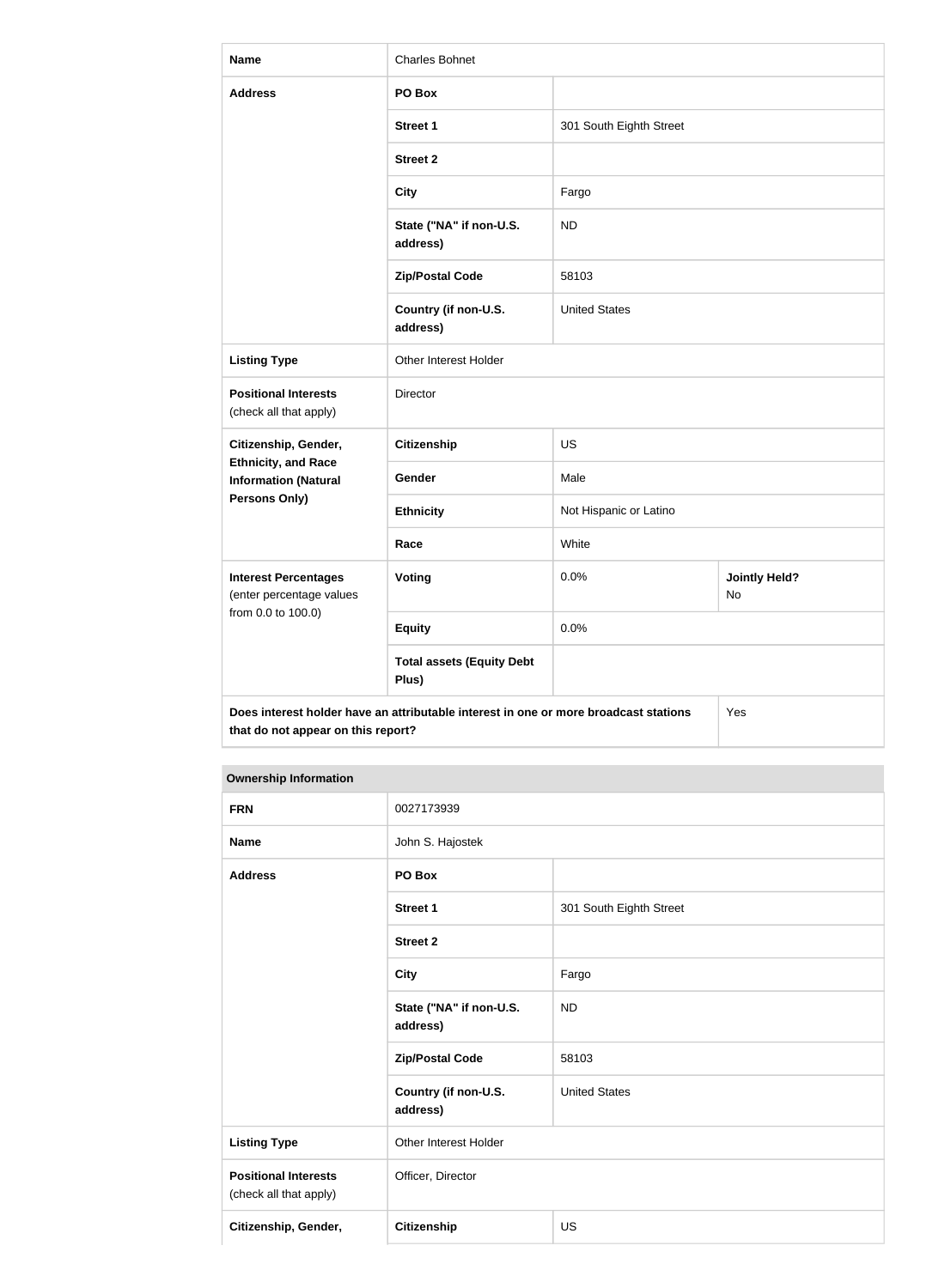| <b>Ethnicity, and Race</b><br><b>Information (Natural</b> | Gender                                                                               | Male                   |                             |
|-----------------------------------------------------------|--------------------------------------------------------------------------------------|------------------------|-----------------------------|
| <b>Persons Only)</b>                                      | <b>Ethnicity</b>                                                                     | Not Hispanic or Latino |                             |
|                                                           | Race                                                                                 | White                  |                             |
| <b>Interest Percentages</b><br>(enter percentage values   | <b>Voting</b>                                                                        | $0.0\%$                | <b>Jointly Held?</b><br>No. |
| from 0.0 to 100.0)                                        | <b>Equity</b>                                                                        | $0.0\%$                |                             |
|                                                           | <b>Total assets (Equity Debt</b><br>Plus)                                            |                        |                             |
| that do not appear on this report?                        | Does interest holder have an attributable interest in one or more broadcast stations |                        | <b>Yes</b>                  |

| (b) Respondent certifies that any interests, including equity, financial, or voting | Yes |
|-------------------------------------------------------------------------------------|-----|
| interests, not reported in this filing are non-attributable.                        |     |
| If "No," submit as an exhibit an explanation.                                       |     |

| (c) Does the Respondent or any reported interest holder<br>hold an attributable interest in any newspaper entities in<br>the same market as any station for which this report is<br>filed, as defined in 47 C.F.R. Section 73.3555?                                                                                                                                                                                                                                                                                                                                                                                                              | Yes |
|--------------------------------------------------------------------------------------------------------------------------------------------------------------------------------------------------------------------------------------------------------------------------------------------------------------------------------------------------------------------------------------------------------------------------------------------------------------------------------------------------------------------------------------------------------------------------------------------------------------------------------------------------|-----|
| If "Yes," provide information describing the interest(s), using<br>EITHER the subform OR the spreadsheet option below.<br>Respondents with a large number (50 or more) of entries to<br>submit should use the spreadsheet option.                                                                                                                                                                                                                                                                                                                                                                                                                |     |
| NOTE: Spreadsheets must be submitted in a special XML<br>Spreadsheet format with the appropriate structure that is<br>specified in the documentation. For instructions on how to<br>use the spreadsheet option to complete this question<br>(including templates to start with), please Click Here.                                                                                                                                                                                                                                                                                                                                              |     |
| If using the subform, leave the percentage of total assets<br>(Equity Debt Plus) field blank for an interest holder unless<br>that interest holder has an attributable interest in the<br>newspaper entity solely on the basis of the Commission's<br>Equity Debt Plus attribution standard, 47 C.F.R. Section<br>73.3555, Note 2(i). If using an XML Spreadsheet, enter "NA"<br>into the percentage of total assets (Equity Debt Plus) field<br>for an interest holder unless that interest holder has an<br>attributable interest in the newspaper entity solely on the<br>basis of the Commission's Equity Debt Plus attribution<br>standard. |     |
| The Respondent must provide an FCC Registration Number<br>for each interest holder reported in response to this<br>question. Please see the Instructions for detailed information<br>and guidance concerning this requirement.                                                                                                                                                                                                                                                                                                                                                                                                                   |     |

| <b>OUTEL NEWSPAPEL ITIELESIS</b> |               |       |
|----------------------------------|---------------|-------|
| <b>FRN</b>                       | 0019352541    |       |
| <b>Name</b>                      | Barbara Henry |       |
| <b>Name of Newspaper</b>         | The Forum     |       |
| <b>Location of Newspaper</b>     | City          | Fargo |
|                                  |               |       |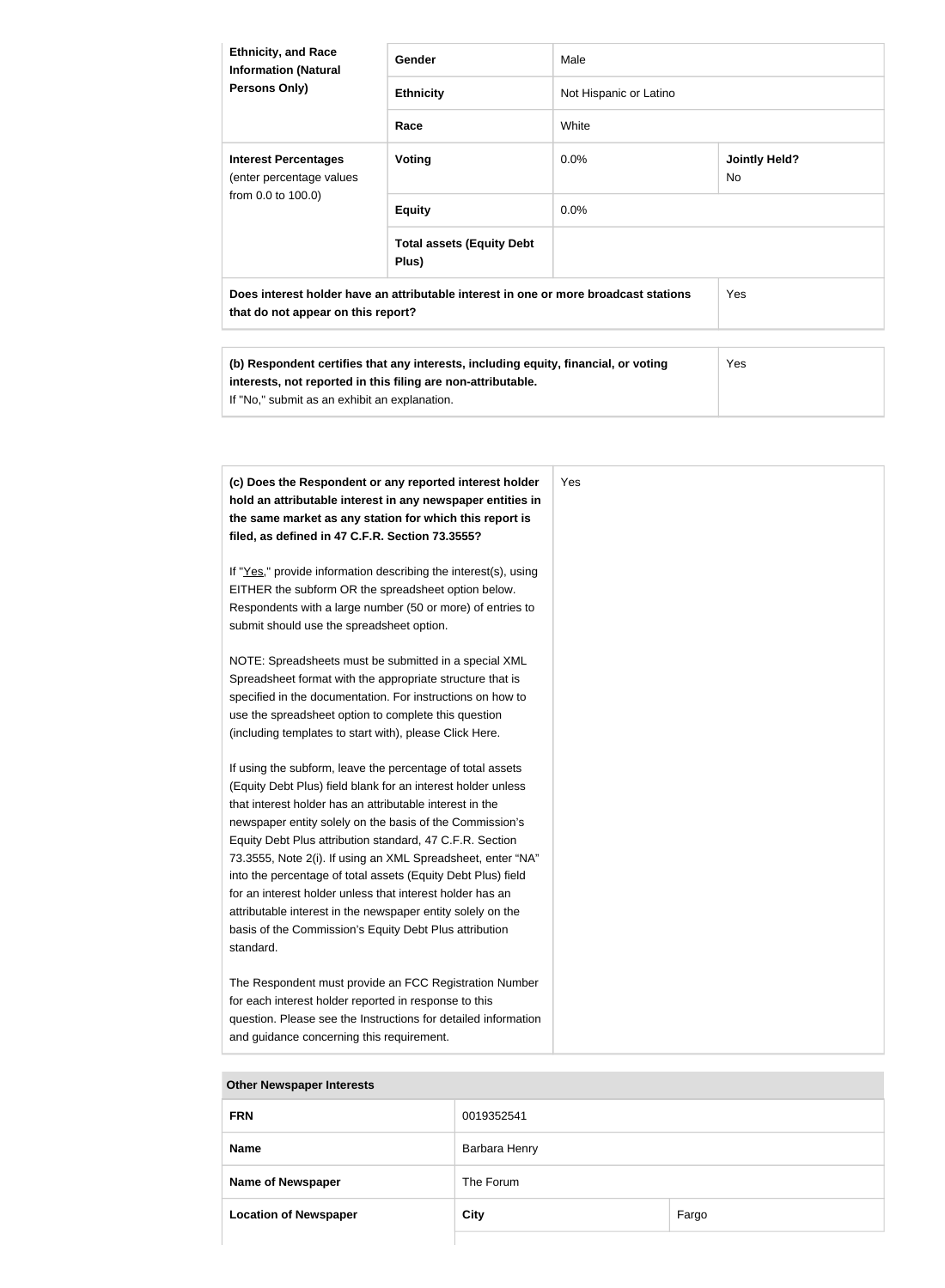|                                                       | <b>State</b>                           | ND.     |
|-------------------------------------------------------|----------------------------------------|---------|
| <b>Positional Interests</b><br>(check all that apply) | <b>Director</b>                        |         |
| <b>Interest Percentages</b>                           | <b>Voting</b>                          | $0.0\%$ |
| (enter percentage values from 0.0 to<br>100.0         | <b>Equity</b>                          | $0.0\%$ |
|                                                       | <b>Total assets (Equity Debt Plus)</b> |         |

| <b>FRN</b>                                                                       | 0019352541                             |                    |
|----------------------------------------------------------------------------------|----------------------------------------|--------------------|
| <b>Name</b>                                                                      | Barbara Henry                          |                    |
| <b>Name of Newspaper</b>                                                         | <b>Grand Forks Herald</b>              |                    |
| <b>Location of Newspaper</b>                                                     | <b>City</b>                            | <b>Grand Forks</b> |
|                                                                                  | <b>State</b>                           | <b>ND</b>          |
| <b>Positional Interests</b><br>(check all that apply)                            | <b>Director</b>                        |                    |
| <b>Interest Percentages</b><br>(enter percentage values from 0.0 to<br>$100.0$ ) | <b>Voting</b>                          | 0.0%               |
|                                                                                  | <b>Equity</b>                          | $0.0\%$            |
|                                                                                  | <b>Total assets (Equity Debt Plus)</b> |                    |

| <b>Other Newspaper Interests</b>                                                 |                                        |                    |
|----------------------------------------------------------------------------------|----------------------------------------|--------------------|
| <b>FRN</b>                                                                       | 0019352533                             |                    |
| <b>Name</b>                                                                      | <b>Charles Bohnet</b>                  |                    |
| <b>Name of Newspaper</b>                                                         | <b>Grand Forks Herald</b>              |                    |
| <b>Location of Newspaper</b>                                                     | <b>City</b>                            | <b>Grand Forks</b> |
|                                                                                  | <b>State</b>                           | <b>ND</b>          |
| <b>Positional Interests</b><br>(check all that apply)                            | <b>Director</b>                        |                    |
| <b>Interest Percentages</b><br>(enter percentage values from 0.0 to<br>$100.0$ ) | Voting                                 | 0.0%               |
|                                                                                  | <b>Equity</b>                          | 0.0%               |
|                                                                                  | <b>Total assets (Equity Debt Plus)</b> |                    |

| <b>FRN</b>                                            | 0019352533            |           |
|-------------------------------------------------------|-----------------------|-----------|
| <b>Name</b>                                           | <b>Charles Bohnet</b> |           |
| <b>Name of Newspaper</b>                              | The Forum             |           |
| <b>Location of Newspaper</b>                          | Fargo<br><b>City</b>  |           |
|                                                       | <b>State</b>          | <b>ND</b> |
| <b>Positional Interests</b><br>(check all that apply) | Director              |           |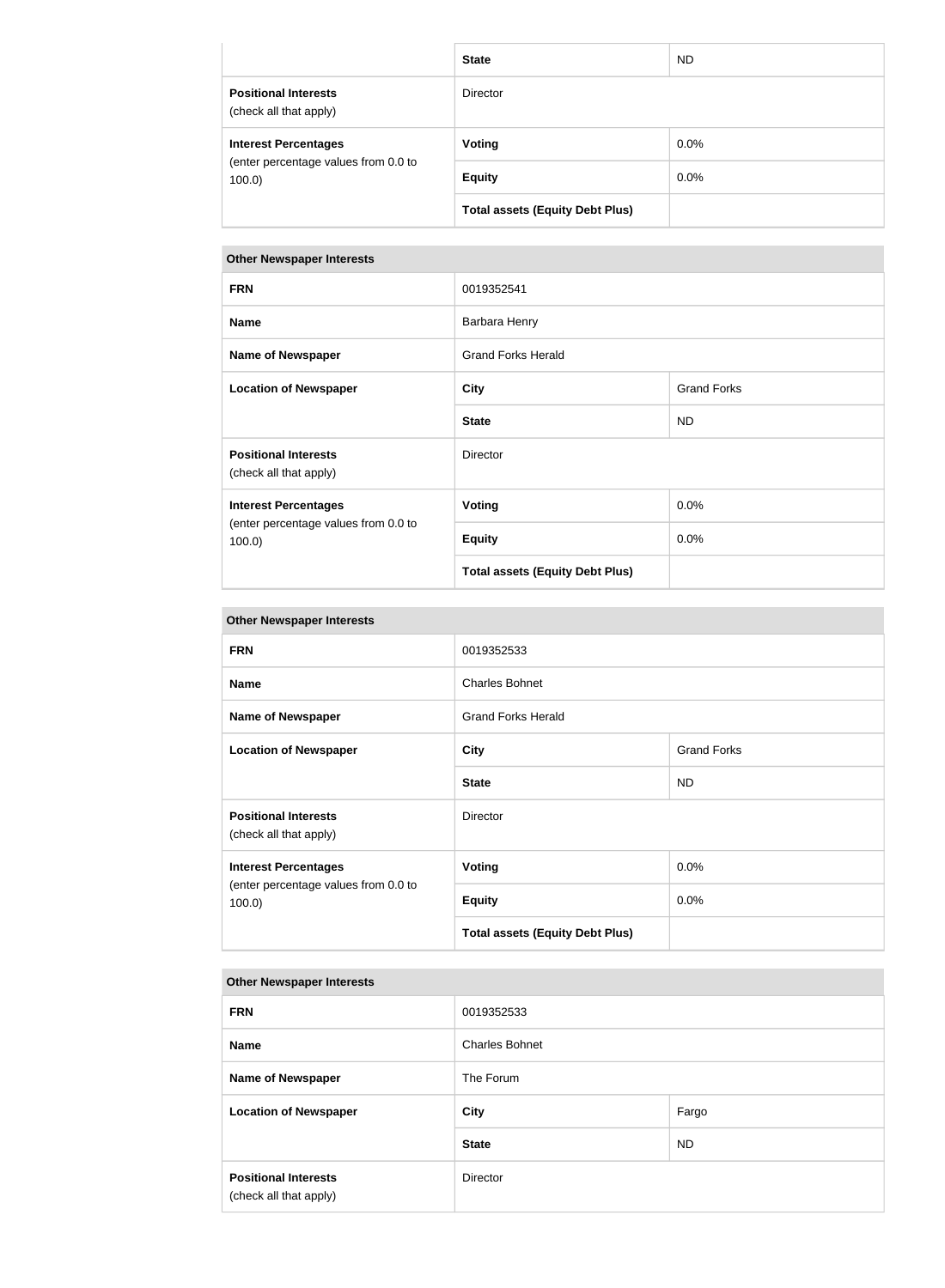| <b>Interest Percentages</b>                   | Voting                                 | $0.0\%$ |
|-----------------------------------------------|----------------------------------------|---------|
| (enter percentage values from 0.0 to<br>100.0 | <b>Equity</b>                          | 0.0%    |
|                                               | <b>Total assets (Equity Debt Plus)</b> |         |

| <b>Other Newspaper Interests</b>                                                 |                                        |           |
|----------------------------------------------------------------------------------|----------------------------------------|-----------|
| <b>FRN</b>                                                                       | 0019352509                             |           |
| <b>Name</b>                                                                      | Debora Morehouse                       |           |
| <b>Name of Newspaper</b>                                                         | The Forum                              |           |
| <b>Location of Newspaper</b>                                                     | <b>City</b>                            | Fargo     |
|                                                                                  | <b>State</b>                           | <b>ND</b> |
| <b>Positional Interests</b><br>(check all that apply)                            | Director, Stockholder                  |           |
| <b>Interest Percentages</b><br>(enter percentage values from 0.0 to<br>$100.0$ ) | <b>Voting</b>                          | 0.0%      |
|                                                                                  | <b>Equity</b>                          | 0.0%      |
|                                                                                  | <b>Total assets (Equity Debt Plus)</b> |           |

### **Other Newspaper Interests**

| <b>FRN</b>                                                                   | 0019352509                             |                    |
|------------------------------------------------------------------------------|----------------------------------------|--------------------|
| <b>Name</b>                                                                  | Debora Morehouse                       |                    |
| <b>Name of Newspaper</b>                                                     | <b>Grand Forks Herald</b>              |                    |
| <b>Location of Newspaper</b>                                                 | <b>City</b>                            | <b>Grand Forks</b> |
|                                                                              | <b>State</b>                           | <b>ND</b>          |
| <b>Positional Interests</b><br>(check all that apply)                        | Director, Stockholder                  |                    |
| <b>Interest Percentages</b><br>(enter percentage values from 0.0 to<br>100.0 | Voting                                 | 0.0%               |
|                                                                              | <b>Equity</b>                          | 0.0%               |
|                                                                              | <b>Total assets (Equity Debt Plus)</b> |                    |

| <b>FRN</b>                                                                       | 0002480085                             |                    |
|----------------------------------------------------------------------------------|----------------------------------------|--------------------|
| <b>Name</b>                                                                      | Forum Communications Company           |                    |
| <b>Name of Newspaper</b>                                                         | <b>Grand Forks Herald</b>              |                    |
| <b>Location of Newspaper</b>                                                     | <b>City</b>                            | <b>Grand Forks</b> |
|                                                                                  | <b>State</b>                           | <b>SD</b>          |
| <b>Positional Interests</b><br>(check all that apply)                            | Stockholder                            |                    |
| <b>Interest Percentages</b><br>(enter percentage values from 0.0 to<br>$100.0$ ) | <b>Voting</b>                          | 100.0%             |
|                                                                                  | <b>Equity</b>                          | 100.0%             |
|                                                                                  | <b>Total assets (Equity Debt Plus)</b> |                    |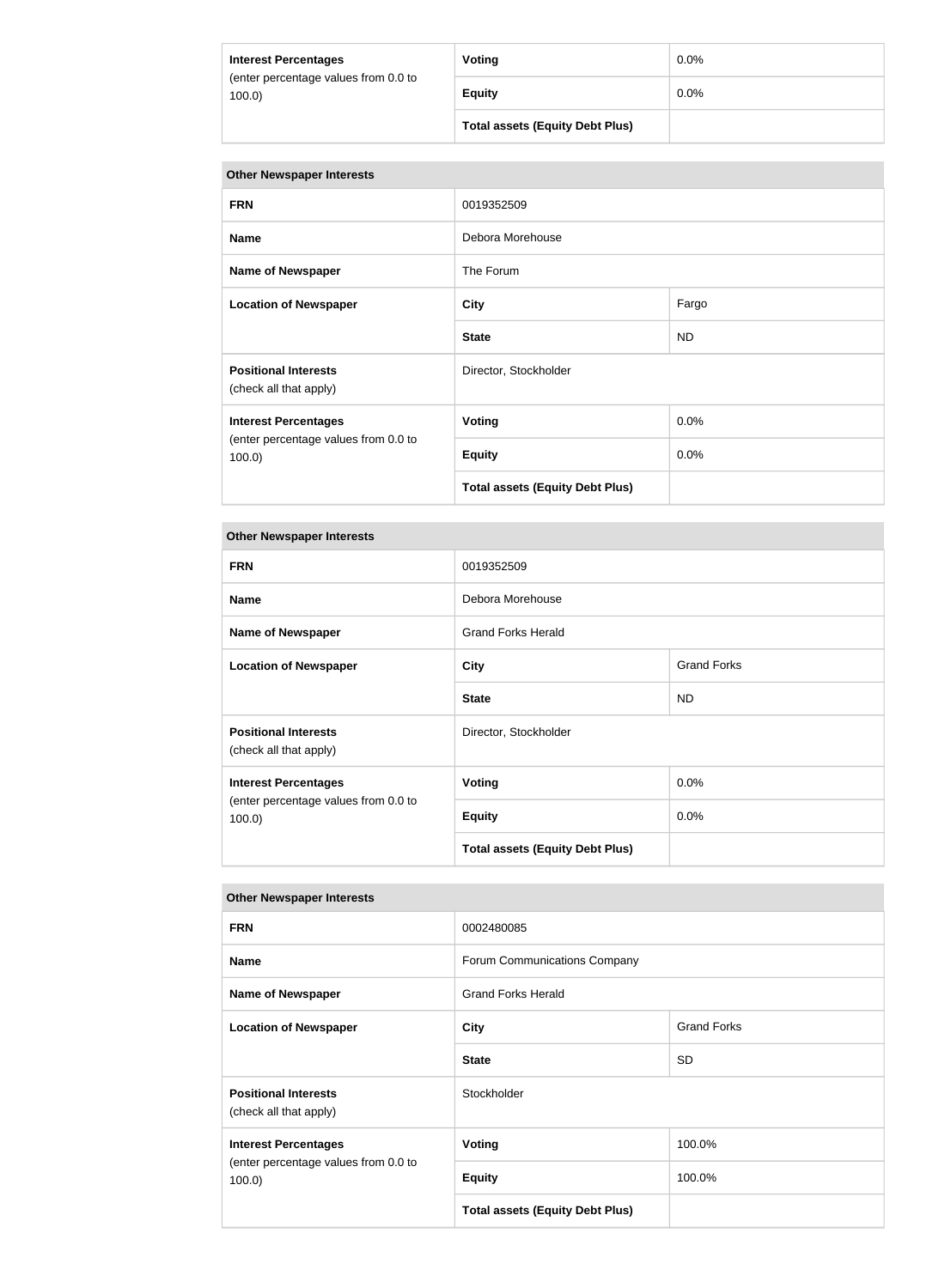| <b>Other Newspaper Interests</b>                                                 |                                        |           |
|----------------------------------------------------------------------------------|----------------------------------------|-----------|
| <b>FRN</b>                                                                       | 0002480085                             |           |
| <b>Name</b>                                                                      | Forum Communications Company           |           |
| <b>Name of Newspaper</b>                                                         | The Forum                              |           |
| <b>Location of Newspaper</b>                                                     | <b>City</b>                            | Fargo     |
|                                                                                  | <b>State</b>                           | <b>ND</b> |
| <b>Positional Interests</b><br>(check all that apply)                            | Stockholder                            |           |
| <b>Interest Percentages</b><br>(enter percentage values from 0.0 to<br>$100.0$ ) | <b>Voting</b>                          | 100.0%    |
|                                                                                  | <b>Equity</b>                          | 100.0%    |
|                                                                                  | <b>Total assets (Equity Debt Plus)</b> |           |

| <b>FRN</b>                                                                       | 0019352475                             |                    |
|----------------------------------------------------------------------------------|----------------------------------------|--------------------|
| <b>Name</b>                                                                      | Jane B. Marcil                         |                    |
| <b>Name of Newspaper</b>                                                         | <b>Grand Forks Herald</b>              |                    |
| <b>Location of Newspaper</b>                                                     | <b>City</b>                            | <b>Grand Forks</b> |
|                                                                                  | <b>State</b>                           | <b>ND</b>          |
| <b>Positional Interests</b><br>(check all that apply)                            | Officer, Director, Stockholder         |                    |
| <b>Interest Percentages</b><br>(enter percentage values from 0.0 to<br>$100.0$ ) | <b>Voting</b>                          | 13.0%              |
|                                                                                  | <b>Equity</b>                          | 12.0%              |
|                                                                                  | <b>Total assets (Equity Debt Plus)</b> |                    |

# **Other Newspaper Interests**

| <b>FRN</b>                                                                       | 0019352475                             |           |
|----------------------------------------------------------------------------------|----------------------------------------|-----------|
| <b>Name</b>                                                                      | Jane B. Marcil                         |           |
| <b>Name of Newspaper</b>                                                         | The Forum                              |           |
| <b>Location of Newspaper</b>                                                     | <b>City</b>                            | Fargo     |
|                                                                                  | <b>State</b>                           | <b>ND</b> |
| <b>Positional Interests</b><br>(check all that apply)                            | Officer, Director, Stockholder         |           |
| <b>Interest Percentages</b><br>(enter percentage values from 0.0 to<br>$100.0$ ) | <b>Voting</b>                          | 13.0%     |
|                                                                                  | <b>Equity</b>                          | 12.0%     |
|                                                                                  | <b>Total assets (Equity Debt Plus)</b> |           |

| <b>FRN</b>  | 0027173939       |
|-------------|------------------|
| <b>Name</b> | John S. Hajostek |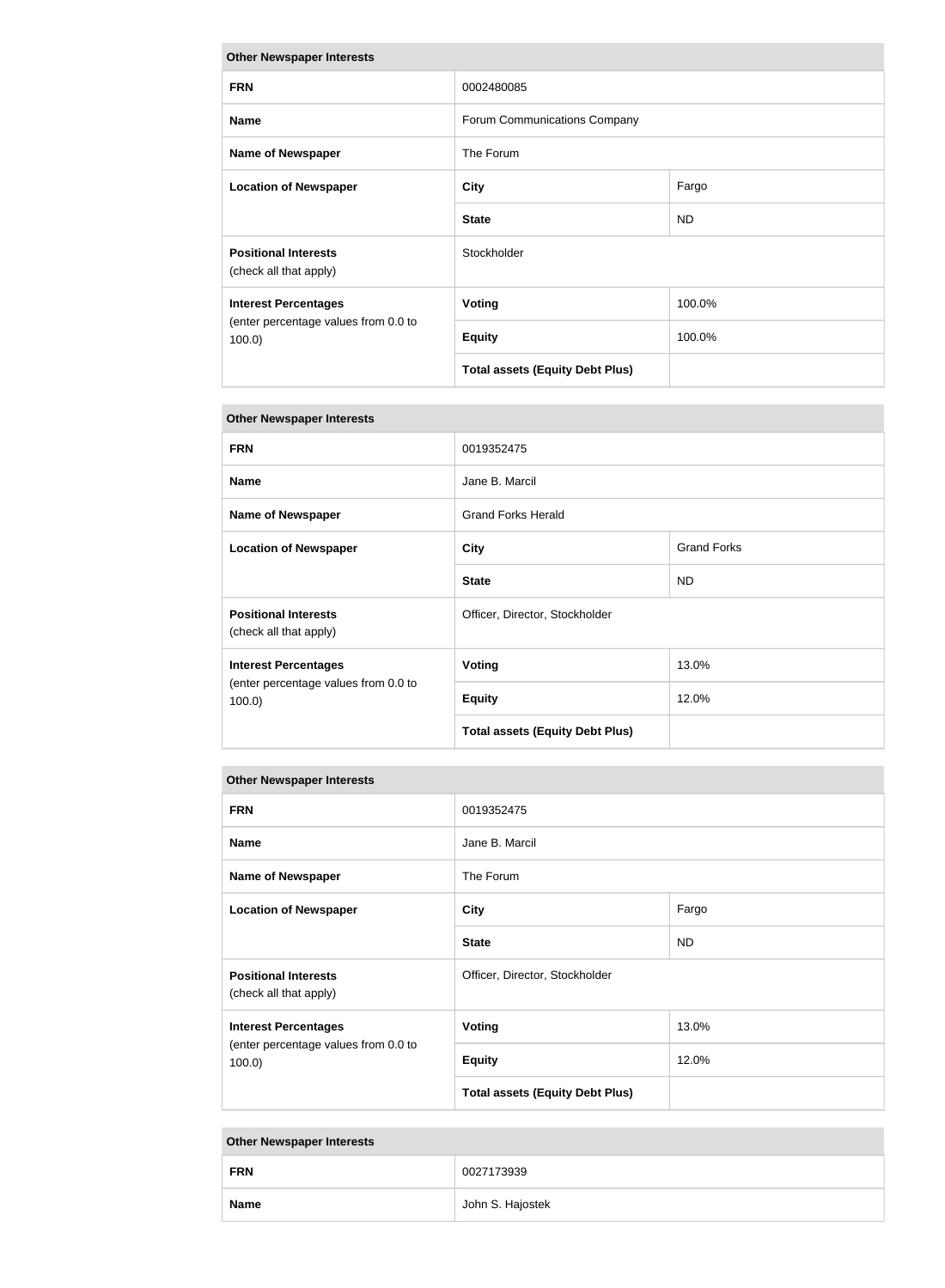| <b>Name of Newspaper</b>                              | The Forum                              |         |
|-------------------------------------------------------|----------------------------------------|---------|
| <b>Location of Newspaper</b>                          | <b>City</b>                            | Fargo   |
|                                                       | <b>State</b>                           | ND.     |
| <b>Positional Interests</b><br>(check all that apply) | Officer, Director                      |         |
| <b>Interest Percentages</b>                           | Voting                                 | $0.0\%$ |
| (enter percentage values from 0.0 to<br>$100.0$ )     | <b>Equity</b>                          | 0.0%    |
|                                                       | <b>Total assets (Equity Debt Plus)</b> |         |

| <b>FRN</b>                                                                       | 0027173939                             |                    |
|----------------------------------------------------------------------------------|----------------------------------------|--------------------|
| <b>Name</b>                                                                      | John S. Hajostek                       |                    |
| <b>Name of Newspaper</b>                                                         | <b>Grand Forks Herald</b>              |                    |
| <b>Location of Newspaper</b>                                                     | <b>City</b>                            | <b>Grand Forks</b> |
|                                                                                  | <b>State</b>                           | <b>ND</b>          |
| <b>Positional Interests</b><br>(check all that apply)                            | Officer, Director                      |                    |
| <b>Interest Percentages</b><br>(enter percentage values from 0.0 to<br>$100.0$ ) | <b>Voting</b>                          | 0.0%               |
|                                                                                  | <b>Equity</b>                          | 0.0%               |
|                                                                                  | <b>Total assets (Equity Debt Plus)</b> |                    |

# **Other Newspaper Interests**

| <b>FRN</b>                                                                   | 0019352558                             |                    |
|------------------------------------------------------------------------------|----------------------------------------|--------------------|
| <b>Name</b>                                                                  | Lloyd G. Case                          |                    |
| Name of Newspaper                                                            | <b>Grand Forks Herald</b>              |                    |
| <b>Location of Newspaper</b>                                                 | <b>City</b>                            | <b>Grand Forks</b> |
|                                                                              | <b>State</b>                           | <b>ND</b>          |
| <b>Positional Interests</b><br>(check all that apply)                        | Director                               |                    |
| <b>Interest Percentages</b><br>(enter percentage values from 0.0 to<br>100.0 | <b>Voting</b>                          | 0.0%               |
|                                                                              | <b>Equity</b>                          | $0.0\%$            |
|                                                                              | <b>Total assets (Equity Debt Plus)</b> |                    |

# **Other Newspaper Interests FRN** 0019352558 **Name** Lloyd G. Case **Name of Newspaper** The Forum **Location of Newspaper City City City City Pargo** State ND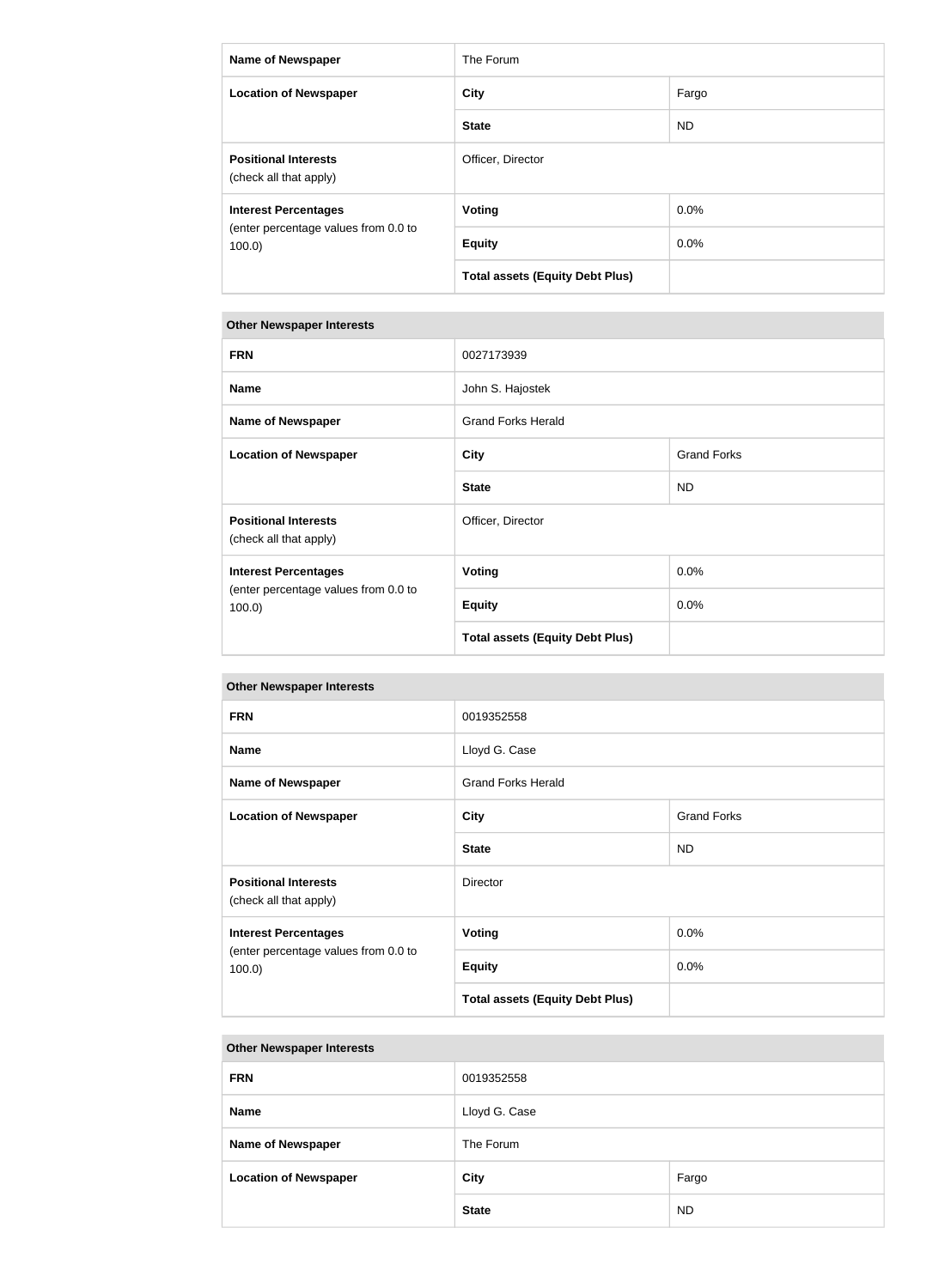| <b>Positional Interests</b><br>(check all that apply)                            | <b>Director</b>                        |         |
|----------------------------------------------------------------------------------|----------------------------------------|---------|
| <b>Interest Percentages</b><br>(enter percentage values from 0.0 to<br>$100.0$ ) | Voting                                 | $0.0\%$ |
|                                                                                  | <b>Equity</b>                          | $0.0\%$ |
|                                                                                  | <b>Total assets (Equity Debt Plus)</b> |         |

| <b>FRN</b>                                                                   | 0027179407                             |       |
|------------------------------------------------------------------------------|----------------------------------------|-------|
| <b>Name</b>                                                                  | Norman D. Black, Jr. Trust Fund A      |       |
| <b>Name of Newspaper</b>                                                     | The Forum                              |       |
| <b>Location of Newspaper</b>                                                 | <b>City</b>                            | Fargo |
|                                                                              | <b>State</b>                           | ND    |
| <b>Positional Interests</b><br>(check all that apply)                        | Stockholder                            |       |
| <b>Interest Percentages</b><br>(enter percentage values from 0.0 to<br>100.0 | <b>Voting</b>                          | 73.0% |
|                                                                              | <b>Equity</b>                          | 46.0% |
|                                                                              | <b>Total assets (Equity Debt Plus)</b> |       |

# **Other Newspaper Interests**

| <b>FRN</b>                                                                       | 0027179407                             |                    |
|----------------------------------------------------------------------------------|----------------------------------------|--------------------|
| <b>Name</b>                                                                      | Norman D. Black, Jr. Trust Fund A      |                    |
| <b>Name of Newspaper</b>                                                         | <b>Grand Forks Herald</b>              |                    |
| <b>Location of Newspaper</b>                                                     | <b>City</b>                            | <b>Grand Forks</b> |
|                                                                                  | <b>State</b>                           | <b>ND</b>          |
| <b>Positional Interests</b><br>(check all that apply)                            | Stockholder                            |                    |
| <b>Interest Percentages</b><br>(enter percentage values from 0.0 to<br>$100.0$ ) | Voting                                 | 73.0%              |
|                                                                                  | <b>Equity</b>                          | 46.0%              |
|                                                                                  | <b>Total assets (Equity Debt Plus)</b> |                    |

| <b>FRN</b>                                                                       | 0019352459                     |           |
|----------------------------------------------------------------------------------|--------------------------------|-----------|
| <b>Name</b>                                                                      | William C. Marcil              |           |
| <b>Name of Newspaper</b>                                                         | The Forum                      |           |
| <b>Location of Newspaper</b>                                                     | <b>City</b>                    | Fargo     |
|                                                                                  | <b>State</b>                   | <b>SD</b> |
| <b>Positional Interests</b><br>(check all that apply)                            | Officer, Director, Stockholder |           |
| <b>Interest Percentages</b><br>(enter percentage values from 0.0 to<br>$100.0$ ) | <b>Voting</b>                  | 11.0%     |
|                                                                                  |                                |           |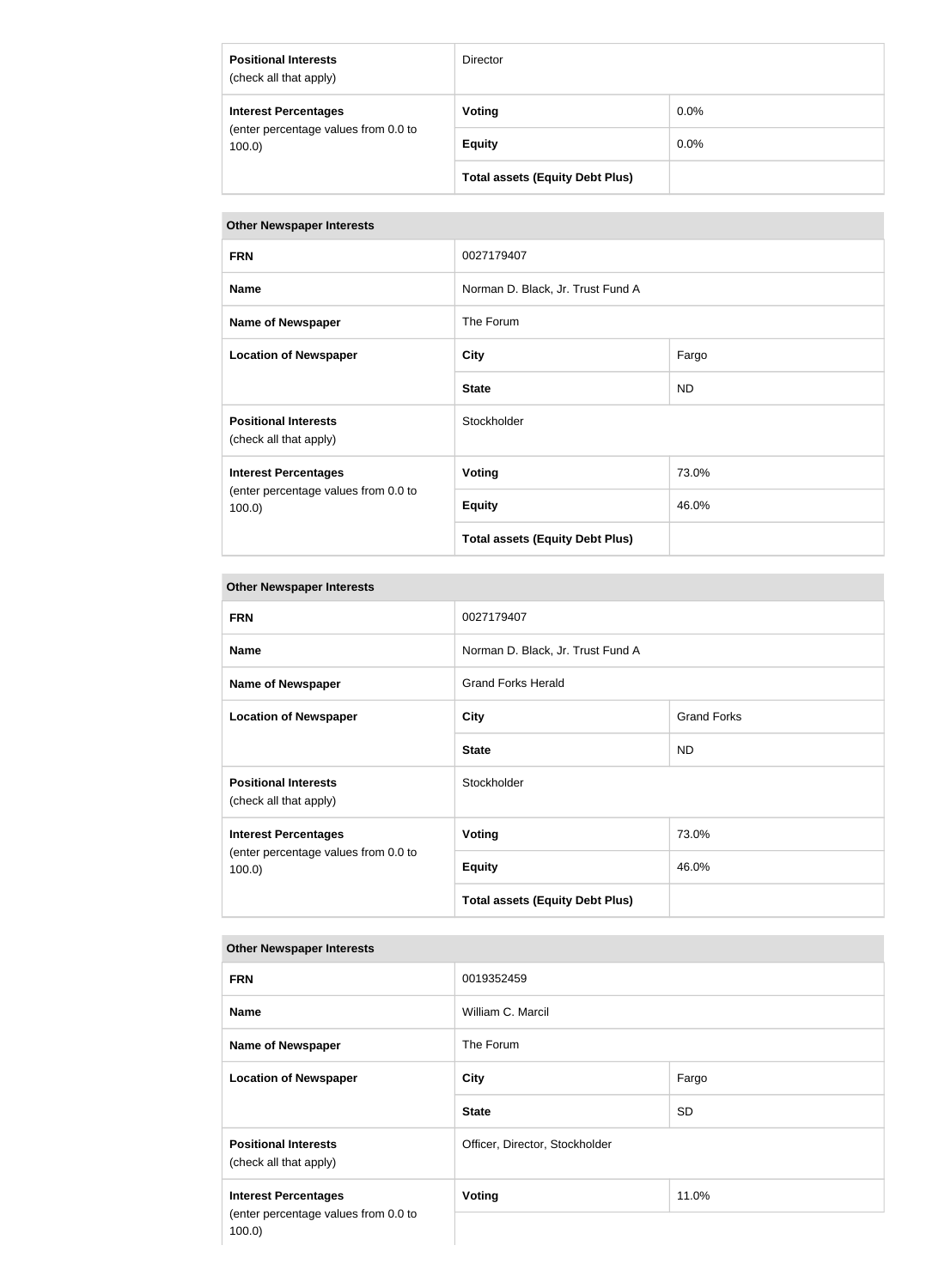| <b>Equity</b>                          | 37.0% |
|----------------------------------------|-------|
| <b>Total assets (Equity Debt Plus)</b> |       |

| <b>FRN</b>                                                                       | 0019352459                             |                    |
|----------------------------------------------------------------------------------|----------------------------------------|--------------------|
| <b>Name</b>                                                                      | William C. Marcil                      |                    |
| <b>Name of Newspaper</b>                                                         | <b>Grand Forks Herald</b>              |                    |
| <b>Location of Newspaper</b>                                                     | <b>City</b>                            | <b>Grand Forks</b> |
|                                                                                  | <b>State</b>                           | ND.                |
| <b>Positional Interests</b><br>(check all that apply)                            | Officer, Director, Stockholder         |                    |
| <b>Interest Percentages</b><br>(enter percentage values from 0.0 to<br>$100.0$ ) | Voting                                 | 11.0%              |
|                                                                                  | <b>Equity</b>                          | 37.0%              |
|                                                                                  | <b>Total assets (Equity Debt Plus)</b> |                    |

# **Other Newspaper Interests**

| <b>FRN</b>                                                                       | 0019352491                             |           |
|----------------------------------------------------------------------------------|----------------------------------------|-----------|
| <b>Name</b>                                                                      | William C. Marcil, Jr                  |           |
| <b>Name of Newspaper</b>                                                         | The Forum                              |           |
| <b>Location of Newspaper</b>                                                     | <b>City</b>                            | Fargo     |
|                                                                                  | <b>State</b>                           | <b>ND</b> |
| <b>Positional Interests</b><br>(check all that apply)                            | Officer, Stockholder                   |           |
| <b>Interest Percentages</b><br>(enter percentage values from 0.0 to<br>$100.0$ ) | <b>Voting</b>                          | $3.0\%$   |
|                                                                                  | <b>Equity</b>                          | 0.0%      |
|                                                                                  | <b>Total assets (Equity Debt Plus)</b> |           |

| <b>FRN</b>                                                                       | 0019352491                             |                    |
|----------------------------------------------------------------------------------|----------------------------------------|--------------------|
| <b>Name</b>                                                                      | William C. Marcil, Jr                  |                    |
| <b>Name of Newspaper</b>                                                         | <b>Grand Forks Herald</b>              |                    |
| <b>Location of Newspaper</b>                                                     | <b>City</b>                            | <b>Grand Forks</b> |
|                                                                                  | <b>State</b>                           | <b>ND</b>          |
| <b>Positional Interests</b><br>(check all that apply)                            | Officer, Stockholder                   |                    |
| <b>Interest Percentages</b><br>(enter percentage values from 0.0 to<br>$100.0$ ) | <b>Voting</b>                          | 3.0%               |
|                                                                                  | <b>Equity</b>                          | 0.0%               |
|                                                                                  | <b>Total assets (Equity Debt Plus)</b> |                    |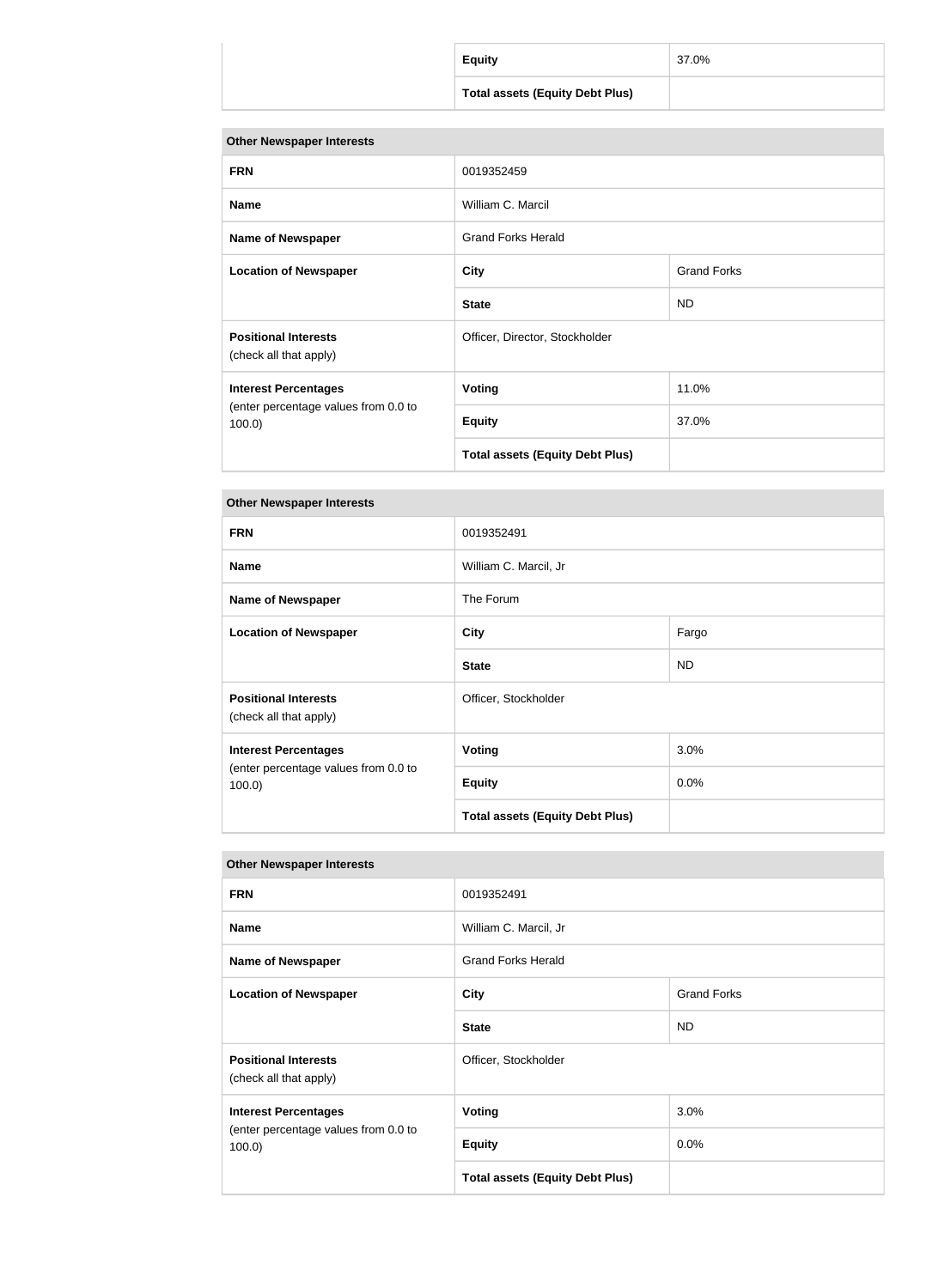**(d) Are any of the individuals listed as an attributable interest holder in the Respondent married to each other or related to each other as parentchild or as siblings?** Yes

If "Yes," provide the following information for each such the relationship.

#### **Family Relationships**

| <b>FRN</b>   | 0019352491   | <b>Name</b> | William C Marcil, Jr |
|--------------|--------------|-------------|----------------------|
| <b>FRN</b>   | 0019352459   | <b>Name</b> | William C Marcil     |
| Relationship | Parent/Child |             |                      |

### **Family Relationships**

| <b>FRN</b>   | 0019352475   | <b>Name</b> | Jane B Marcil    |  |
|--------------|--------------|-------------|------------------|--|
| <b>FRN</b>   | 0019352509   | <b>Name</b> | Debora Morehouse |  |
| Relationship | Parent/Child |             |                  |  |

### **Family Relationships**

| <b>FRN</b>   | 0019352459   | <b>Name</b> | William C Marcil |
|--------------|--------------|-------------|------------------|
| <b>FRN</b>   | 0019352509   | <b>Name</b> | Debora Morehouse |
| Relationship | Parent/Child |             |                  |

### **Family Relationships**

| <b>FRN</b>   | 0019352509 | <b>Name</b> | Debora Morehouse     |
|--------------|------------|-------------|----------------------|
| <b>FRN</b>   | 0019352491 | <b>Name</b> | William C Marcil, Jr |
| Relationship | Siblings   |             |                      |

### **Family Relationships**

| <b>FRN</b>   | 0019352475   | <b>Name</b> | Jane B Marcil        |
|--------------|--------------|-------------|----------------------|
| <b>FRN</b>   | 0019352491   | <b>Name</b> | William C Marcil, Jr |
| Relationship | Parent/Child |             |                      |

### **Family Relationships**

| <b>FRN</b>   | 0019352459     | <b>Name</b> | William C Marcil |
|--------------|----------------|-------------|------------------|
| <b>FRN</b>   | 0019352475     | <b>Name</b> | Jane B Marcil    |
| Relationship | <b>Spouses</b> |             |                  |

| (e) Is Respondent seeking an attribution exemption for any officer or director with<br>duties wholly unrelated to the Licensee(s)?                                                                                             | No |
|--------------------------------------------------------------------------------------------------------------------------------------------------------------------------------------------------------------------------------|----|
| If "Yes," complete the information in the required fields and submit an Exhibit fully describing<br>that individual's duties and responsibilities, and explaining why that individual should not be<br>attributed an interest. |    |